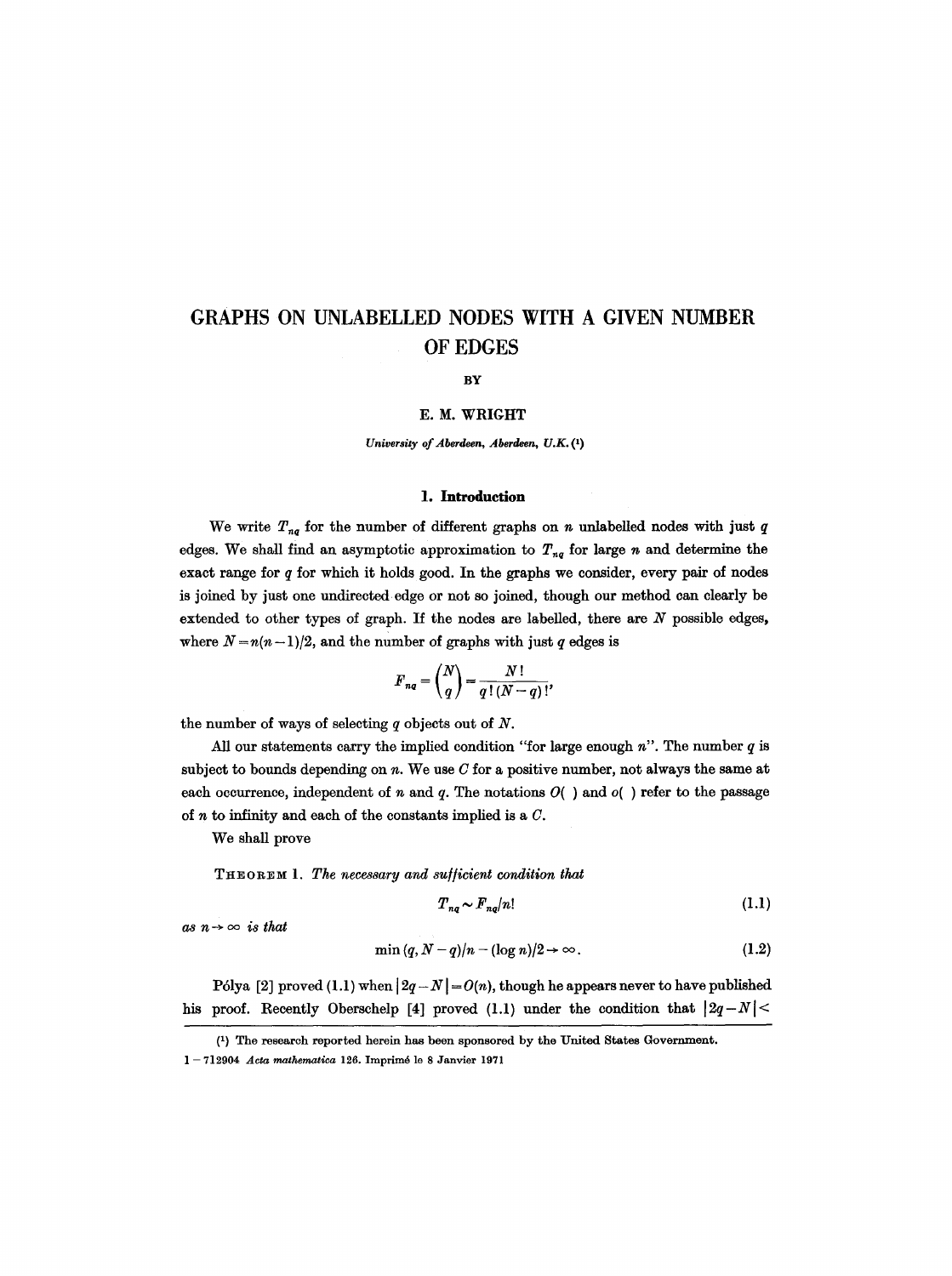$0.84n^{3/2}$ . My contribution here is to prove  $(1.1)$  under the wider condition  $(1.2)$ , which is equivalent to

$$
n\left\{\log n+2\psi(n)\right\}/2\leqslant q\leqslant N-n\left\{\log n+2\psi(n)\right\}/2
$$

where  $\psi(n) \to \infty$  as  $n \to \infty$ , and to prove also that this condition is necessary as well as sufficient.

My proof requires one simple result from complex integration, viz. that, if  $m$  is an integer,

$$
\int_{-\pi}^{\pi} e^{mt} dt = \begin{cases} 2 \pi & (m = 0), \\ 0 & (m \neq 0). \end{cases}
$$
 (1.3)

Otherwise the proof is "elementary".

Most of the complications of my proof of Theorem 1 arise from the "best possible" nature of the result. The following theorem, a little weaker than Theorem 1, but a considerable advance on the previous results, can be proved much more simply. We require only  $\S 2$  and a simple variant of  $\S 4$  of the present paper.

THeOReM *2. The necessary condition/or* (1.1) *is* (1.2); *a su//icient condition is that* 

$$
3n \log n \leqslant q \leqslant N-3n \log n. \tag{1.4}
$$

We write  $S_n$  for the symmetric group of permutations of degree *n*, i.e. the group of all permutations  $\omega$  of the n nodes labelled (say) by the numbers 1, 2, ..., n. The permutation  $\omega$  has  $p_1$  cycles of unit length,  $p_2$  of length 2 and so on; it induces a permutation of the possible  $N$  edges joining each pair of these nodes. The latter permutation belongs to  $S_N$  and has  $P_1$  cycles of unit length,  $P_2$  of length 2 and so on. Then

$$
p_1 + 2 p_2 + 3 p_3 + \ldots + n p_n = n, \qquad (1.5)
$$

$$
P_1 + 2P_2 + 3P_3 + \dots + NP_N = N. \tag{1.6}
$$

We write

$$
G_{\omega}=G_{\omega}(X)=\prod_{j=1}^N (1+X^j)^{P_j}
$$

and use  $[G]_q$  to denote the coefficient of  $X^q$  in the polynomial  $G = G(X)$ . There is a famous theorem due to Pólya  $[5]$  which tells us  $[1, 3, 4, 5]$  that

so that  
\n
$$
n! \sum_{q=0}^{N} T_{nq} X^{q} = \sum_{\omega \in S_{n}} G_{\omega}(X),
$$
\n
$$
n! T_{nq} = \sum_{\omega \in S_{n}} [G_{\omega}]_{q}.
$$
\n(1.7)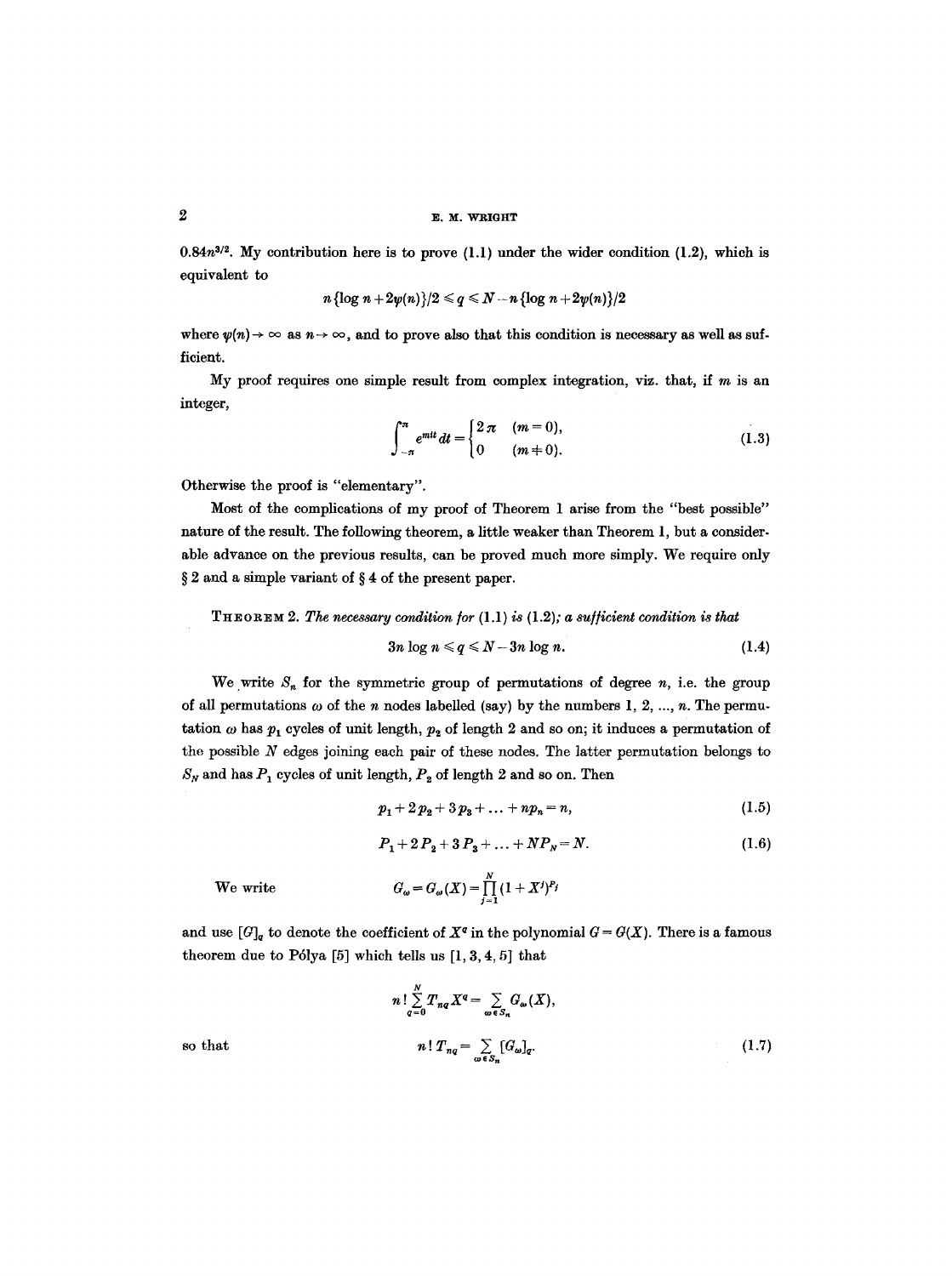$R_a$  is the set of those  $\omega$  for which  $p_1 = n - a$ . We write  $H_a = \sum [G_{\omega}]_q$ , where the sum is over all  $\omega$  in  $R_a$ , so that (1.7) takes the form

$$
n! T_{nq} = \sum_{a=0}^{n} H_a.
$$
 (1.8)

If  $a=0$ ,  $\omega$  is the identity I and  $H_0=[G_I]_q=F_{nq}$ . There is no  $\omega$  for which  $a=1$  and so the set  $R_1$  is empty. If  $a = 2$ ,  $\omega$  is one of N permutations for each of which

$$
p_1=n-2, p_2=1, P_1=N-2n+4, P_2=n-2, p_3=p_4=...=P_3=P_4=...=0
$$

and 
$$
[G_{\omega}]_q = [(1+X)^{N-2n+4}(1+X^2)^{n-2}]_q = c_2
$$
 (1.9)

(say). Hence  $H_2 = Nc_2$ .

If  $\omega \in R_a$ , the effect of  $\omega$  is to change just a of the nodes and to leave the remaining  $n-a$  unchanged. There are  $n!/a!(n-a)!$  ways of choosing these a nodes. The effect of  $\omega$ on the set of  $a$  nodes is isomorphic to one of the permutations of  $S_a$ , which has just  $a!$ members. Hence the number of members of  $R_a$  is at most

$$
a\,! (n\,! / a\,! (n-a)\!) = n\,! / (n-a)\,! \leqslant n^a.
$$

If we write

$$
c_a = \max_{\omega \in R_a} [G_{\omega}]_q,
$$

we have  $H_a \leqslant n^a c_a$ .

We shall prove more than (1.1), namely

THEOREM 3. *If* (1.2) *is true, then* 

$$
n! T_{nq} - F_{nq} \sim H_2 = Nc_2 \sim NF_{nq} \beta^{n-2} e^{-\gamma} = o(F_{nq}),
$$
\n
$$
\lambda = q/N, \quad \beta = \lambda^2 + (1 - \lambda)^2, \quad \gamma = 4\lambda(1 - \lambda) (1 - 2\lambda)^2 \beta^{-2}.
$$
\n(1.10)

To prove the first part of (1.10) it is enough, in view of what we have just said, to prove one or other of

$$
\sum_{a=3}^{n} H_a = o(H_2), \quad \sum_{a=3}^{n} n^{a-2} c_a = o(c_2).
$$
 (1.11)

Since there is complete symmetry between q and  $N-q$  in all we have said so far, we may, without loss of generality, suppose henceforth that

$$
0 \leq q \leq N/2, \tag{1.12}
$$

so that  $0 < \lambda \leq 1/2$ ,  $1/2 \leq 1 - \lambda < 1$  and (1.2) becomes

$$
(q/n) - (\log n)/2 \to \infty \tag{1.13}
$$

as  $n \rightarrow \infty$ .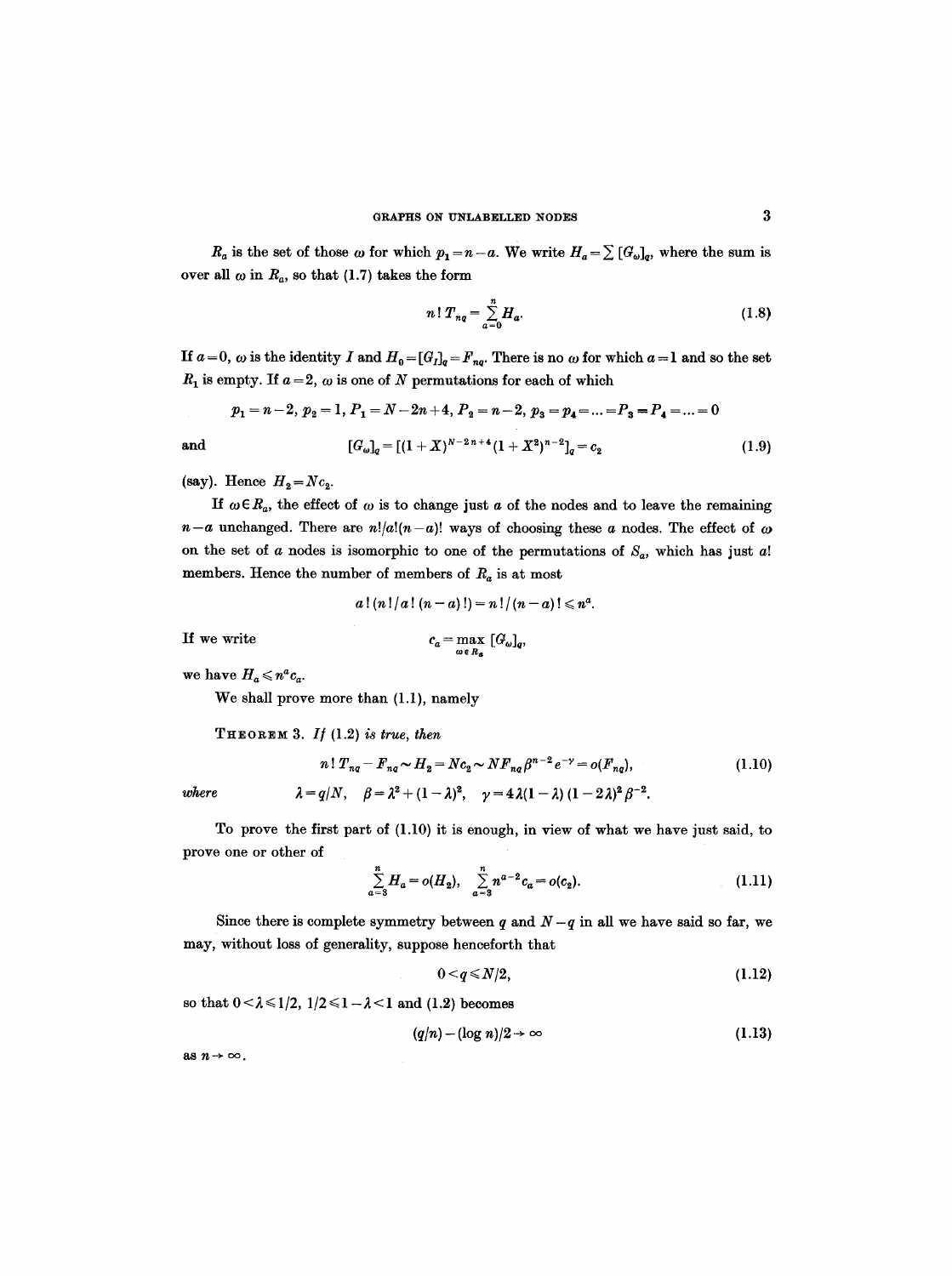We remark that  $1/2 \le \beta \le 1$ ,  $\gamma = O(\lambda) = O(1)$  and  $C \le e^{-\gamma} \le C$ . If q satisfies (1.12) and (1.13), we have  $\lambda > (\log n)/(n-1)$ , and

$$
n \log \beta \leqslant -2n\lambda(1-\lambda) \leqslant -n\lambda \leqslant -\log n. \tag{1.14}
$$

We have  $P_1 = \{p_1(p_1-1)/2\} + p_2$  (see, for example, [4]) and, by (1.5), since  $p_1 = n-a$ , we must have  $p_2 \leq a/2$ . Hence

$$
P_1 \geq (n-a)(n-a-1)/2, \tag{1.15}
$$

$$
P_1 \leq \{(n-a)(n-a-1)+a\}/2 = N - a(2n-a-2)/2, \tag{1.16}
$$

$$
N-P_1 \geqslant a(2n-a-2)/2. \tag{1.17}
$$

Again, by (1.6) and (1.15),

$$
\sum_{j\geq 2} j P_j = N - P_1 \leq \frac{1}{2} \{n^2 - n - (n - a)^2 + (n - a)\} \leq 2 a n,
$$
  
and so  

$$
P_j \leq a n \quad (j \geq 2).
$$
 (1.18)

A well-known result that we use several times is that

$$
F_{nq} \sim LM(2\,\pi)^{-\frac{1}{2}},\tag{1.19}
$$

where 
$$
L = {\lambda^{\lambda}(1-\lambda)^{1-\lambda}}^{-N}, \quad M = {\lambda\lambda(1-\lambda)}^{-\frac{1}{2}}.
$$
 (1.20)

## 2. **Proof that** (1.2) is necessary for (1.1)

Let us write 
$$
\psi(n) = (q/n) - (\log n)/2 \tag{2.1}
$$

and suppose that  $v(n)$  does not tend to infinity with n. Then there is an infinite sequence of values of n such that  $\psi(n) < C$ . In this section we suppose n confined to this sequence, so that  $q < C_n \log n$ .

We have now by  $(1.8)$  and  $(1.9)$ 

$$
n! T_{nq} - F_{nq} \ge H_2 = Nc_2 = N[(1+X)^{N-2n+4}(1+X^2)^{n-2}]_q \ge N[(1+X)^{N-2n+4}]_q = \eta F_{nq},
$$
  
where  

$$
\eta = N\binom{N-2n+4}{q} / \binom{N}{q} = N \prod_{s=0}^{q-1} \binom{N-2n+4-s}{N-s}
$$

d so 
$$
\log \eta = \log N + \sum_{s=0}^{q-1} \log \left( 1 - \frac{2n - 4 + s}{N} \right) - \sum_{s=0}^{q-1} \log \left( 1 - \frac{s}{N} \right)
$$

$$
= \log N - 2qN^{-1}(n-2) + O(qN^{-2}\{q^{2} + n^{2}\})
$$

$$
= -4 \psi(n) + O(1) = O(1),
$$

by (2.1), so that  $\eta > C$ . Hence, for this sequence of *n*, we have  $n!T_{nq}$  > (1 + C)  $F_{nq}$ , and (1.1) is false.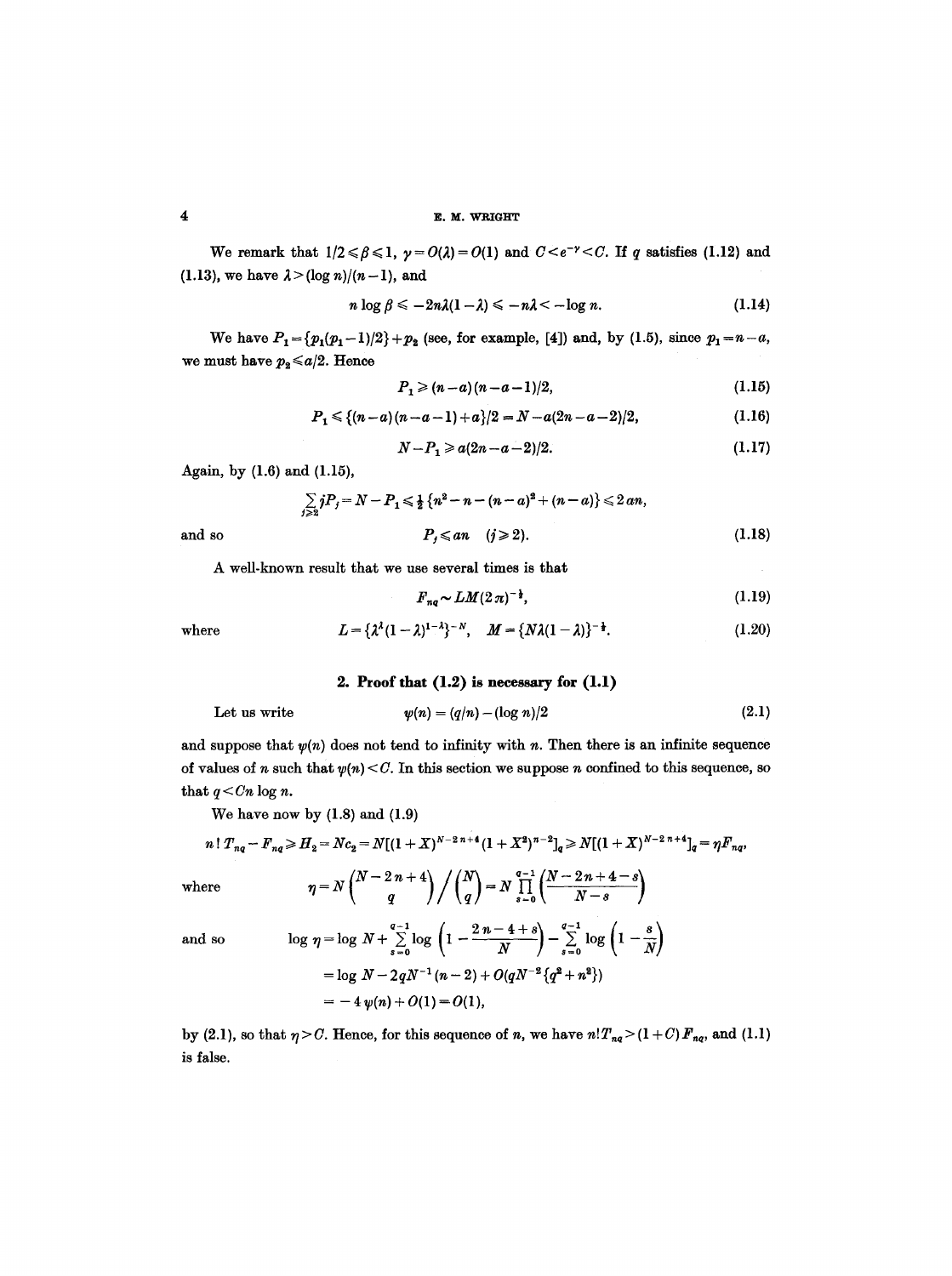## **3. Approximation to**  $c_2$

**LEMMA** 1. *If*  $q \rightarrow \infty$  *as*  $n \rightarrow \infty$ *, then*  $c_2 \sim F_{nq} \beta^{n-2} e^{-\gamma}$ *.* 

We write

$$
\varepsilon = (n-2)/N
$$
,  $\Phi = 2(1-2\lambda)/\beta$ ,  $X_0 = \lambda(1+\varepsilon\Phi)/(1-\lambda)$ .

If we put  $X=X_0e^{it}$  and write  $T=q^{-2/5}$  and

$$
\chi = \chi(t) = (N-2n+4) \log (1+X) + (n-2) \log (1+X^2) - q \log X,
$$

we have, by  $(1.9)$  and  $(1.3)$ ,

$$
2\pi c_2 = \int_{-\pi}^{\pi} e^{\mathsf{x}^{(t)}} dt = J_1 + J_2, \quad J_1 = \int_{-\pi}^{\pi} e^{\mathsf{x}^{(t)}} dt.
$$

We consider first  $J_1$ , so that  $-T \leq t \leq T$  and  $t = O(T) = o(1)$ . We have

$$
(1-\lambda) X = (1-\lambda) X_0 e^{it} = \lambda (1 + \varepsilon \Phi) e^{it} = \lambda (1 + \alpha_1 + \alpha_2),
$$

where  $\alpha = \varepsilon + |t| = o(1)$ ,  $\alpha_1 = \varepsilon \Phi + it = O(\alpha)$  and  $\alpha_2 = O(\alpha^2)$ . Hence  $(1 - \lambda)(1 + X) = 1 + \lambda \alpha_1 + \lambda \alpha_2$ and  $(1 - \lambda)^2 (1 + X^2) = \beta + 2\lambda^2 \alpha_1 + O(\lambda^2 \alpha^2)$ . We have then

$$
N^{-1}\chi = (1-2\varepsilon)\log(1+\lambda\alpha_1+\lambda\alpha_2)+\varepsilon\log(\beta+2\lambda^2\alpha_1+O(\lambda^2\alpha^2))
$$
  
 
$$
-\lambda\log\lambda-(1-\lambda)\log(1-\lambda)-\lambda\log(1+\alpha_1+\alpha_2),
$$

$$
N^{-1}(\chi-\log L)-\varepsilon\log\beta=(1-2\varepsilon)(\lambda\alpha_1+\lambda\alpha_2-\frac{1}{2}\lambda^2\alpha_1^2)+(2\lambda^2\varepsilon\alpha_1/\beta)-\lambda\alpha_1-\lambda\alpha_2+\frac{1}{2}\lambda\alpha_1^2+O(\lambda\alpha^3)\\=2\varepsilon\lambda\alpha_1(\lambda-\beta)/\beta+\frac{1}{2}\lambda\alpha_1^2(1-\lambda)+O(\lambda\alpha^3).
$$

Now  $\beta - \lambda = \Phi \beta (1 - \lambda)/2$  and so

$$
N^{-1}(\chi - \log L) - \varepsilon \log \beta = \frac{1}{2}\alpha_1 \lambda (1 - \lambda)(\alpha_1 - 2\varepsilon \Phi) + O(\lambda \alpha^3) = -\frac{1}{2}\lambda (1 - \lambda)(\varepsilon^2 \Phi^2 + t^2) + O(\lambda \alpha^3).
$$
  
Again  $\lambda N\alpha^3 < Cq^{-1/5}$ ,  $N\varepsilon^2 = 2 + O(n^{-1})$ ,  $\lambda(1 - \lambda)\Phi^2 = \gamma$  and so

$$
\chi(t) = \log L + (n-2) \log \beta - \gamma - \delta^2 t^2 + O(q^{-1/5}), \tag{3.1}
$$

where  $\delta^2 = \lambda N(1-\lambda)/2$ ,  $Cq < \delta^2 < Cq$  and  $2\delta^2 M^2 = 1$  by (1.20). Hence  $\chi(t) = \chi(0) - \delta^2 t^2 +$  $O(q^{-1/5})$  and

$$
J_1 \sim e^{\chi(0)} \int_{-T}^T e^{-\delta^* t^*} dt = \delta^{-1} e^{\chi(0)} \int_{-\delta T}^{\delta T} e^{-u^*} du \sim \delta^{-1} e^{\chi(0)} \sqrt{\pi},
$$

since  $\delta^2 T^2 > Cq^{\frac{1}{2}} \rightarrow \infty$  as  $q \rightarrow \infty$ . Hence

Now 
$$
J_1 \sim \sqrt{2 \pi} M e^{\chi(0)} > C q^{-\frac{1}{2}} e^{\chi(0)}
$$

$$
J_2 = \int_{T}^{\pi} + \int_{-\pi}^{-T} e^{\chi(t)} dt \le 2 \int_{T}^{\pi} |e^{\chi(t)}| dt.
$$
 (3.2)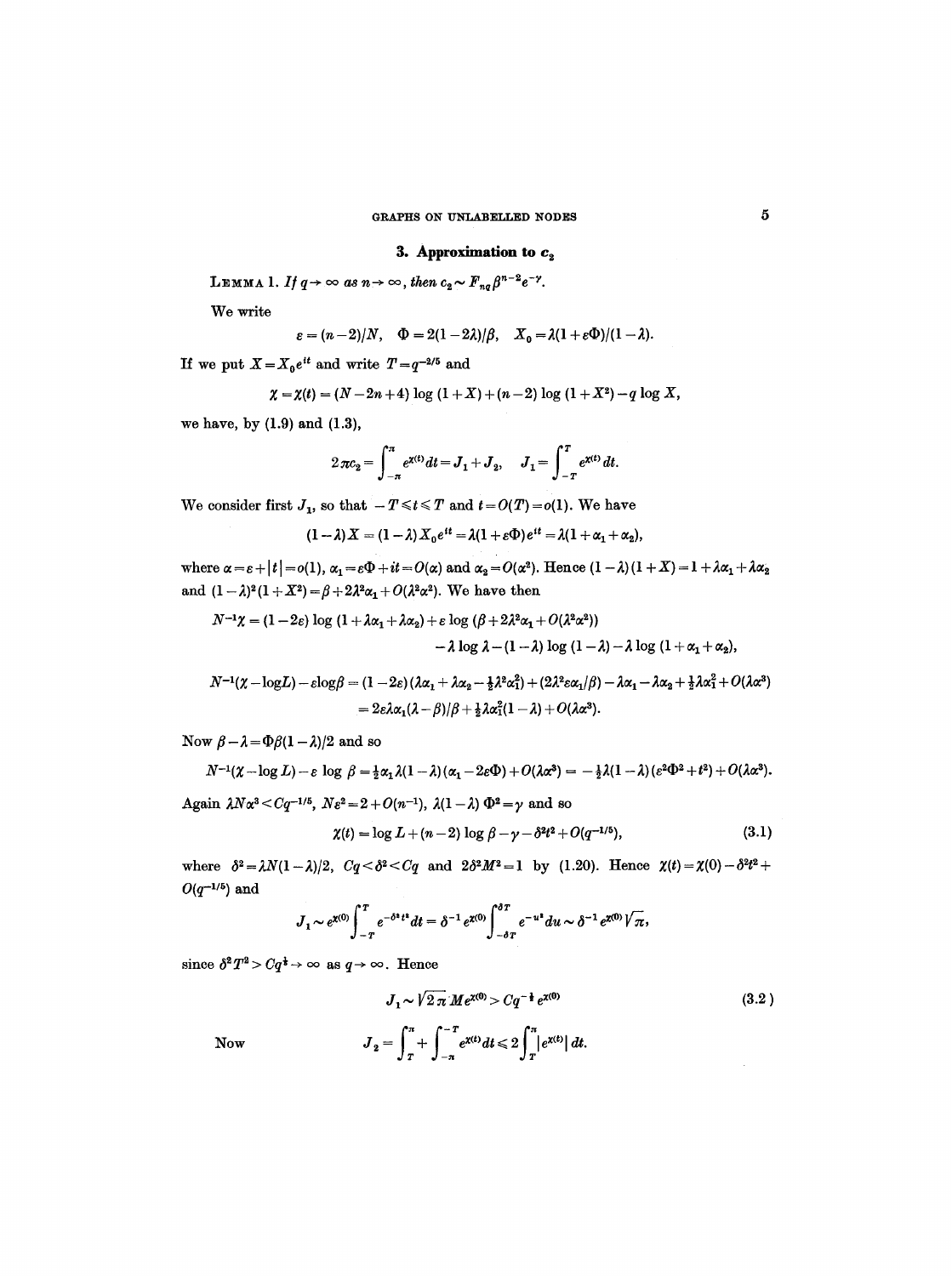When  $T \leq t \leq \pi$ , we have

$$
|1+X|^2 = (1+X_0)^2 - 4X_0 \sin^2(t/2) \le (1+X_0)^2 e^{-C\xi T^4}, \tag{3.3}
$$

where  $\xi = X_0(1 + X_0)^{-2} > C\lambda$ . Hence

$$
|e^{\chi(t)}| = |(1+X)^{N-2n+4}(1+X^2)^{n-2}X^{-q}| \le e^{\chi(0)-C\xi NT^2} \le e^{\chi(0)-CqT^4} = e^{\chi(0)-Cq^{1/5}} = o(J_1)
$$

by (3.2). Hence  $J_2 = o(J_1)$  and

$$
c_2 \sim J_1/(2\pi) \sim (2\pi)^{-\frac{1}{2}} Me^{\chi(0)} \sim F_{nq} \beta^{n-2} e^{-\gamma}
$$

by (3.2), (3.1) and (1.19).

# **4. Proof that (1.4) is sufficient for (1.10)**

If 
$$
0 < X_1 < 1
$$
 and *j* is an integer greater than 1, we have  $(1 + X_1^j)^2 \leq (1 + X_1^2)^j$ . Hence

$$
[G_\omega]_q \leq X_1^{-q} G_\omega(X_1) = X_1^{-q} \prod_j (1+X_1^j)^{P_j} \leq X_1^{-q} (1+X_1)^{P_1} (1+X_1^2)^{(N-P_1)/2}
$$

by  $(1.6)$ . If  $(1.4)$  is satisfied we may, by  $(1.12)$  suppose that

$$
3n \log n < q \leq \frac{1}{2}N, 6(n-1)^{-1} \log n < \lambda \leq \frac{1}{2}.
$$
 (4.1)

We now choose  $X_1 = q/(N-q) = \lambda/(1-\lambda)$ , so that we have

$$
[G_{\omega}]_q \leq \lambda^{-q} (1-\lambda)^{q-N} \beta^{(N-P_1)/2} = L \beta^{(N-P_1)/2}
$$

by (1.20). By Lemma 1,  $c_2 > CF_{nq}\beta^{n-2}$  and so

$$
c_a/c_2 = \max_{\omega \in R_a} [G_{\omega}]_q/c_2 \leqslant CL\beta^{\mu}/F_{nq} \leqslant Cn\beta^{\mu}
$$

by (1.19), where  $\mu = \{(N-P_1)/2\} - n+2$ . To prove (1.11), from which (1.10) follows, it is then enough to show that

$$
\sum_{a=3}^{n} n^{a-1} \beta^{\mu} = o(1).
$$
 (4.2)

We have

$$
\log \beta = \log (1 - 2\lambda(1 - \lambda)) \leq -2\lambda(1 - \lambda) \leq -\lambda \leq -6n^{-1} \log n
$$

by (4.1). Again, by (1.17), since  $a \le n$ ,

$$
\mu = \{(N-P_1)/2\} - n + 2 \geq \{a(2n-a-2)/4\} - n + 2 \geq (n-2)(a-4)/4.
$$

Hence

$$
\log (n^{a-1}\beta^{\mu})/\log n \leq a-1-3\{(n-2)(a-4)/(2n)\}\leq -(a/2)+8
$$

and so

$$
\sum_{a=18}^n n^{a-1} \beta^{\mu} \leq \sum_{a=18}^n n^{8-(a/2)} \leq 1/n = o(1).
$$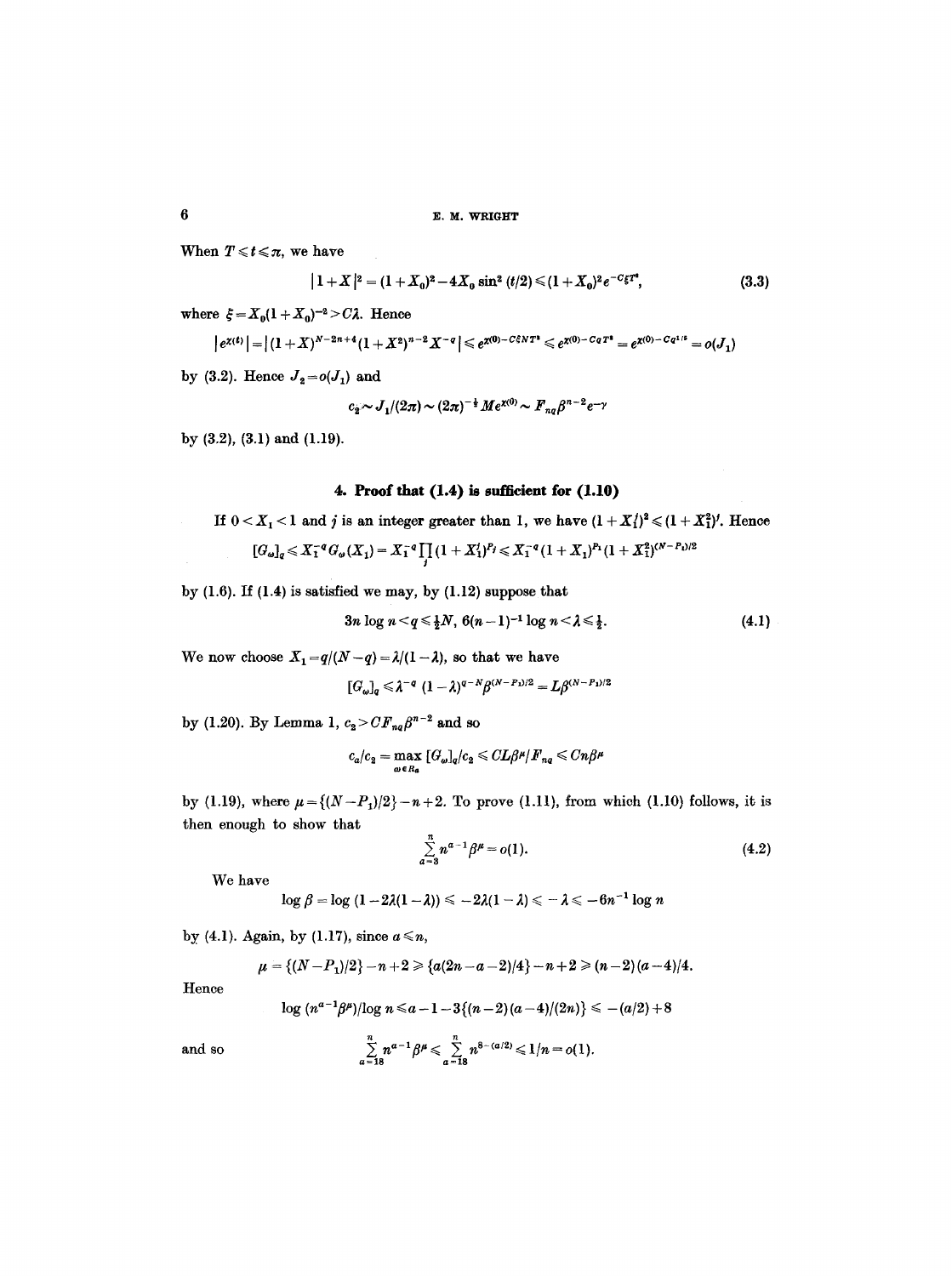If 
$$
3 \leq a \leq 17
$$
, we have  $\mu \geq (a-2) n/2 - C$ ,

$$
\log (n^{a-1}\beta^{\mu})/\log n \leq -2a + 5 + o(1) \leq -1 + o(1)
$$

and so 
$$
\sum_{a=1}^{17} n^{a-1} \beta^{\mu} < C/n = o(1).
$$

Hence (4.2) and so (1.11).

# **5. Proof that (1.2) is sufficient for (1.10)**

We now turn our attention to those  $q$  which satisfy (1.2) but not (1.4), i.e. those  $q$ for which

$$
n\{\log n+\psi(n)\}/2\leqslant q\leqslant 3n\log n,\tag{5.1}
$$

where  $\psi(n) \to \infty$  as  $n \to \infty$ . We may suppose that  $\psi(n) = o(\log n)$ . We have  $q \leq Cn \log n$ ,  $\lambda$  <  $Cn^{-1}$  log n and so

$$
-(n-2)\log \beta = 2\lambda(n-2) + O(\lambda^2 n) = 4(q/n) + o(1). \tag{5.2}
$$

We write  $A = n - n^{3/4} (\log n)^{1/2}$  and consider first those  $\omega$  for which

$$
2 \leqslant a \leqslant A. \tag{5.3}
$$

 $We have$ 

$$
[Q_{\omega}]_q = \frac{1}{2\pi} \int_{-\pi}^{\pi} Q_{\omega}(X_2 e^{it}) X_2^{-q} e^{-iqt} dt \leq C J_3 J_4,
$$

where  $X_2 = q/(P_1 - q)$  and

$$
J_3 = \prod_{j\geq 2} (1+X_2^j)^{p_j}, \ J_4 = X_2^{-q} \int_{-\pi}^{\pi} |1+X_2 e^{it}|^{p_1} dt.
$$

By (1.15) and  $(5.3), P_1 \ge C(n-A)^2 > Cn^{\frac{3}{2}}$  log n. Again  $q < Cn$  log n, so that  $X_2 < Cn^{-\frac{1}{2}}$ and, by (1.18),

$$
\log J_3 \leqslant \sum_{j\geqslant 2} P_j X_2^j \leqslant Can \sum_{j\geqslant 2} n^{-j/2} \leqslant Ca.
$$

By an argument similar to that of (3.3), we have

$$
|1+X_2e^{it}|^2\leqslant e^{-C\xi t^2}(1+X_2)^2,
$$

where  $\xi = X_2(1+X_2)^{-2} = qP_1^{-2}(P_1-q)$ . Hence

$$
J_4 \leq X_2^{-q} (1+X_2)^{P_1} \int_{-\pi}^{\pi} e^{-C P_1 \xi t^2} dt \leq C X_2^{-q} (1+X_2)^{P_1} (P_1 \xi)^{-\frac{1}{2}}
$$
  
= 
$$
C P_1^{P_1+\frac{1}{2}} q^{-q-\frac{1}{2}} (P_1 - q)^{-P_1+q-\frac{1}{2}} \sim C \begin{pmatrix} P_1 \\ q \end{pmatrix}
$$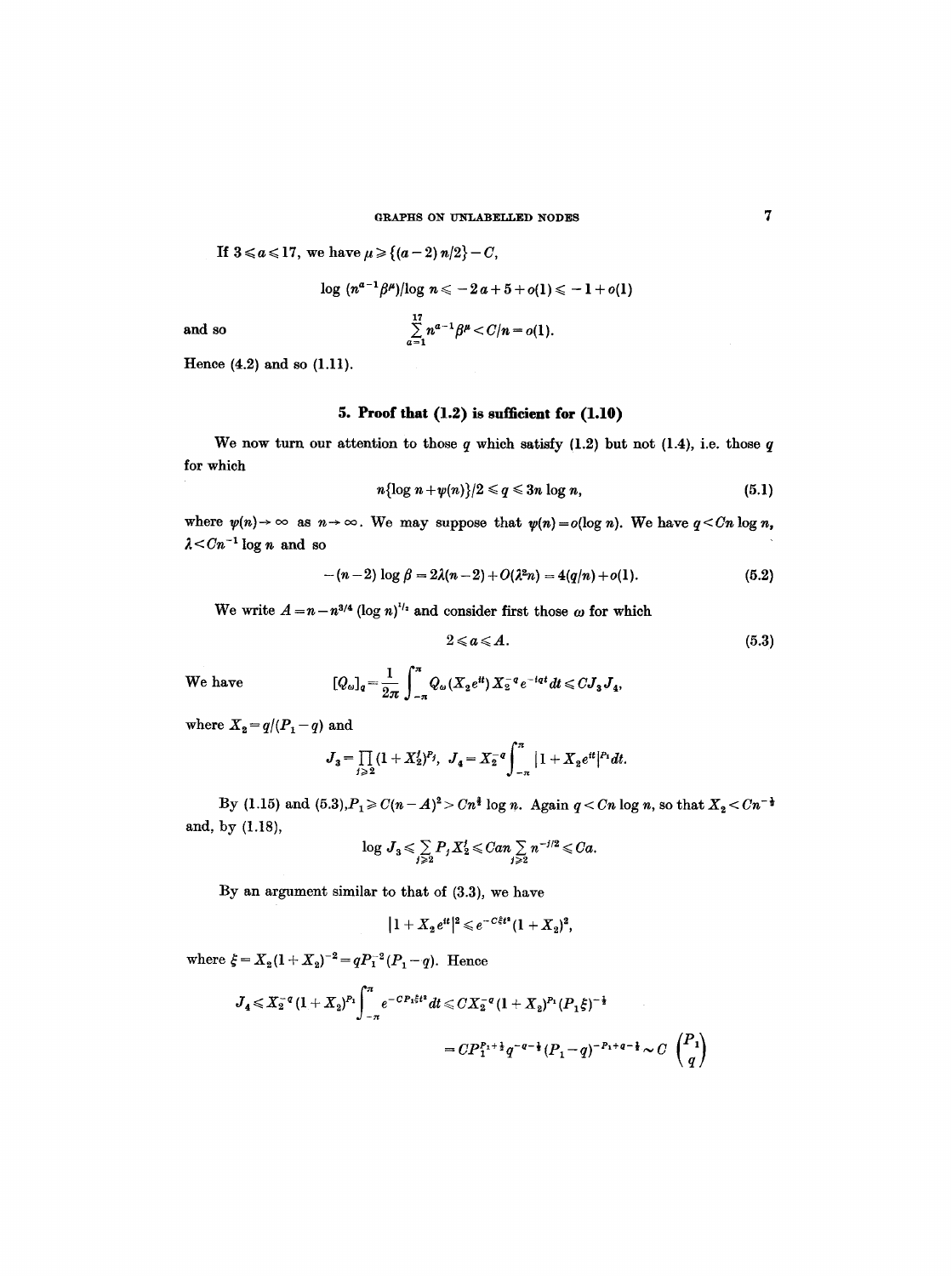by a result similar to (1.19). It follows that

$$
[Q_\omega]_q \leqslant Ce^{Ca}\binom{P_1}{q}.
$$

Hence, by Lemma 1,

$$
[Q_\omega]_q/c_2 \leqslant Ce^{Ca}\beta^{2-n}\left(\frac{P_1}{q}\right)\Big/\left(\frac{N}{q}\right) \leqslant Ce^{Ca}\beta^{2-n}\left(\frac{P_1}{N}\right)^q,
$$

that is

$$
\log (c_a/c_2) < C + Ca - (n-2) \log \beta + q \log (P_1/N).
$$

Now, by (1.16),

$$
\frac{P_1}{N} \leqslant \frac{(n-a)(n-a-1)+a}{n(n-1)} = \left(1-\frac{a}{n}\right)^2\left(1+\frac{a^2}{(n-1)(n-a)^2}\right).
$$

By (5.3),  $(n-1)$   $(n-a)^2 > C(n-1)$   $n^{\frac{3}{2}}$  log  $n > n^2$  and so

$$
\log\,(P_1/N) < -2\,a/n.\tag{5.5}
$$

(5.4)

Using  $(5.2)$  and  $(5.5)$  in  $(5.4)$ , we have

$$
\log (n^{a-2}c_a/c_2) \le C + (a-2)\log n + Ca - 2(q/n)(a-2)
$$
  
= C + (a-2) {C + \log n - 2(q/n)} \le C + (a-2) {C - \psi(n)}

by (5.1) and so

$$
\sum_{3 \leq a \leq A} H_{a}/H_{2} \leq \sum_{3 \leq a \leq A} n^{a-2} c_{a}/c_{2} \leq Ce^{C-\psi(n)} = o(1).
$$
 (5.6)

Finally let us consider those  $\omega$  for which  $A < a \leqslant n$ . For these a we have  $P_1 \leq C n^{\frac{3}{2}} \log n$  by (1.16). Also, by (1.6),

$$
\sum_{j\geqslant 2} P_j \leqslant (N-P_1)/2 \leqslant N/2.
$$
  
We write  

$$
X_3 = \{q/(N-q)\}^{\frac{1}{2}} < Cn^{-\frac{1}{2}}(\log n)^{\frac{1}{2}} < 1.
$$
  
We have then  

$$
[Q_\omega]_q \leqslant X_3^{-q} Q_\omega(X_3) = X_3^{-q} \prod_{j\geqslant 1} (1 + X_3^j)^{p_j}.
$$
  
Now  

$$
\log (1 + X_3)^{p_1} = P_1 \log (1 + X_3) \leqslant P_1 X_3 < Cn \ (\log n)^{\frac{3}{2}}
$$

and

$$
\prod_{j\geqslant 2} (1+X_3')^{P_j} \leqslant \prod_{j\geqslant 2} (1+X_3^2)^{P_j} \leqslant (1+X_3^2)^{N/2}
$$

and so

$$
\log [Q_{\omega}]_q < Cn \left(\log n\right)^{\frac{3}{2}} - q \log X_3 + \frac{1}{2} N \log \left(1 + X_3^2\right) = Cn \left(\log n\right)^{\frac{3}{2}} + \frac{1}{2} \log L.
$$

If wewrite  $Z = \sum_{A < a \leqslant n} H_a = \sum_{A < a \leqslant n} \sum_{\omega \in H_a} [Q_{\omega}]_q,$